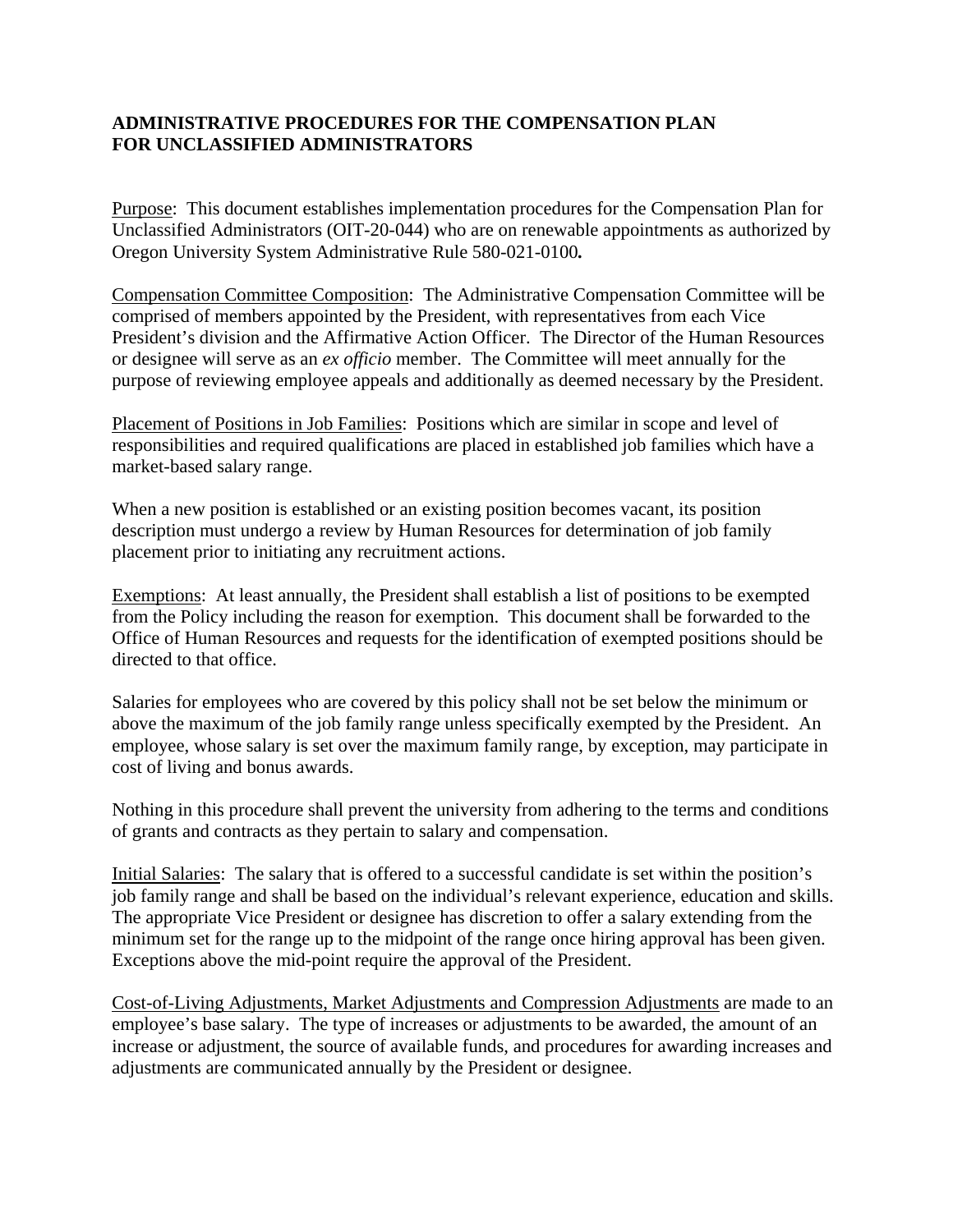Cost-of-Living Adjustments (COLA): COLAs are typically awarded as funds are allocated on an across-the-institution basis. Eligibility is determined by the President.

Market and Compression Adjustments: Market Adjustments are made to employees whose salary falls below the minimum of an adjusted salary range.Market adjustment will be effective on the first day of the month following the date of approval of the adjusted salary range by the President.

Consideration for Compression Adjustments will be given when a manager's salary is less than or equal to the highest paid employee being supervised.

Job and Title Changes and/or Permanent Additional Responsibilities: The following adjustments are to base salary and are subject to administrative and budget approval.

When an employee's position is reassigned to a different job family the pay will be adjusted to the greater of five percent (5%) of the incumbent's current salary, or the amount required to raise the incumbent to the minimum of the new range, and will be effective upon assumption of duties. This adjustment may exceed five percent (5%) if special circumstances merit an increase beyond this level. Exceptions must be approved by the President. This increase will not preclude the employee from participating in any general increase or merit increase.

When an employee is assigned a new job and title change or is assigned additional, permanent duties and responsibilities but these changes do not result in movement to a different job family, a salary adjustment may be made upon assumption of duties, provided that the additional responsibilities are significant.

Temporary salary adjustments: A temporary salary adjustment awarded as a stipend may be warranted for an employee's appointment to an interim position or the assumption of additional and greater responsibilities for a defined period of time, or to work on and complete a limitedterm project. The amount of the stipend is dependent on the nature of the assignment, required responsibilities, and duration.

Performance-Based Increases: Performance based increases are typically awarded as funds are allocated.

A. Merit Recognition: An administrative employee is eligible for performance-based increases based on the employee meeting or exceeding performance-related criteria and is added to base salary. Those employees whose current performance evaluation denotes their being "significantly deficient in meeting performance expectations "or" does not meet some performance expectations" will not be eligible for performancebased increases.

Procedures:

1) A current year performance evaluation must be completed.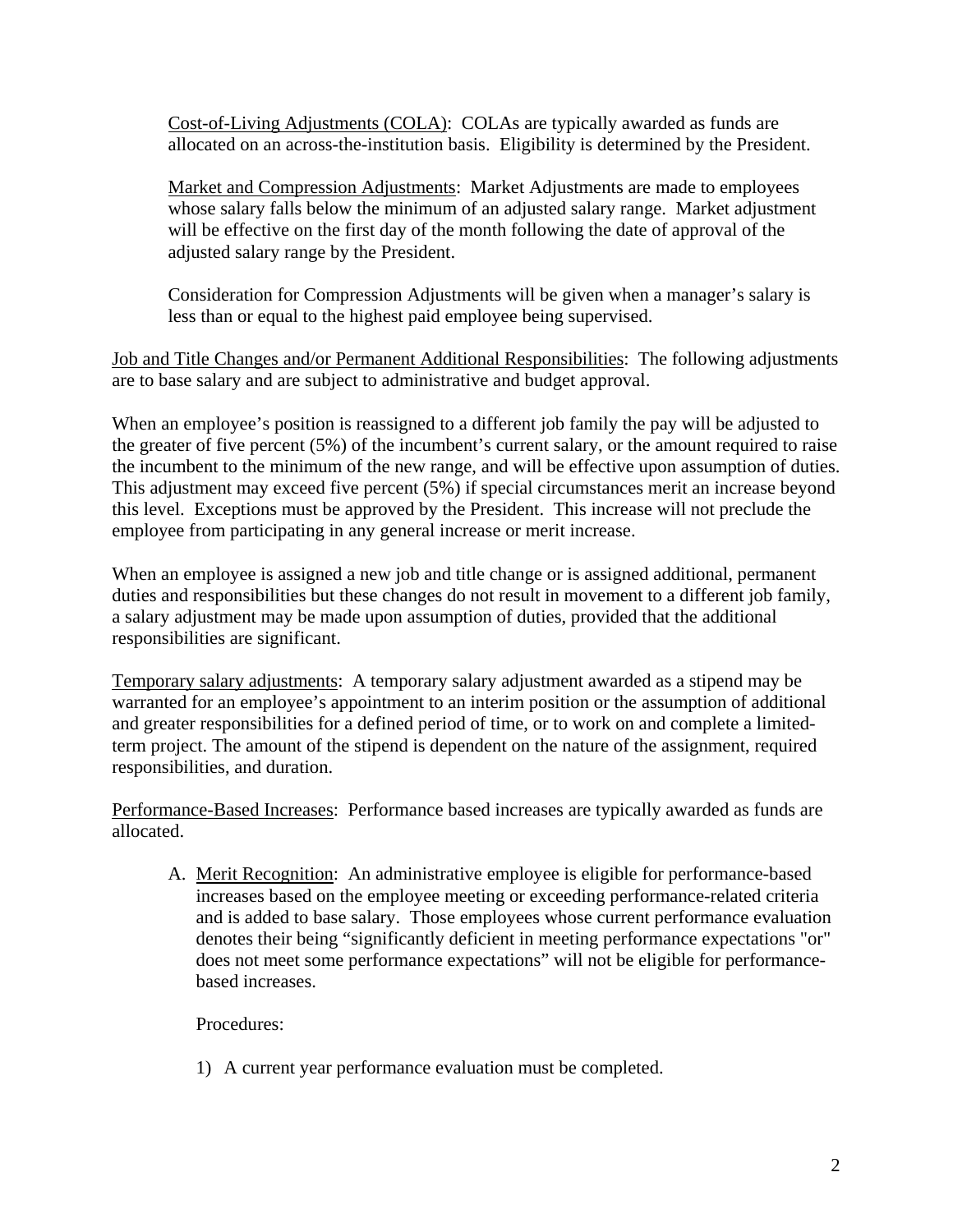- 2) Increases are effective on July 1 of the following year unless otherwise stipulated by Legislative action.
- 3) Each division of the university is responsible for developing specific criteria for the division. It is expected that administrative employees will be involved in identifying and defining criteria. For purposes of the Merit Recognition Program there are five university divisions: Academic Affairs, Finance and Administration, Student Affairs, Institutional Advancement, and the President's Office.
- 4) Merit criteria should include some or all of the following:
	- a. Performance of assigned duties, evidence of innovation, creativity, and originality in job performance. This is typically presented in the performance evaluation and other documents such as letters of commendation, feedback from other departments, students and peers.
	- b. Successful completion of goals and objectives established in the preceding year.
	- c. Professional Development and Achievement, for example:
		- o Acquisition of skills and knowledge through workshops, seminars, certificate programs, or college coursework.
		- o The quality of participation and contribution through professionally related associations, conferences, and workshops
		- o Leadership positions in professional organizations
		- o Responsibilities for planning, promoting, and implementing professional conferences, meetings, and workshops
		- o Receipt of awards
		- o Publication
	- d. Service to the Division/University, for example:
		- o Service on University committees or task forces
		- o Accomplishments in working with and providing service to faculty, students and other staff
		- o Cost savings initiatives
		- o Recommendation and implementation of improvements
	- e. Service to the Community and Region
- B. Bonus Award: The awarding of a bonus to an administrative employee is to recognize an individual for an outstanding contribution to the department and/or the University that is above and beyond expectations of the position. Bonus awards will be determined by each Vice President; awarded annually and are not added to the base salary.